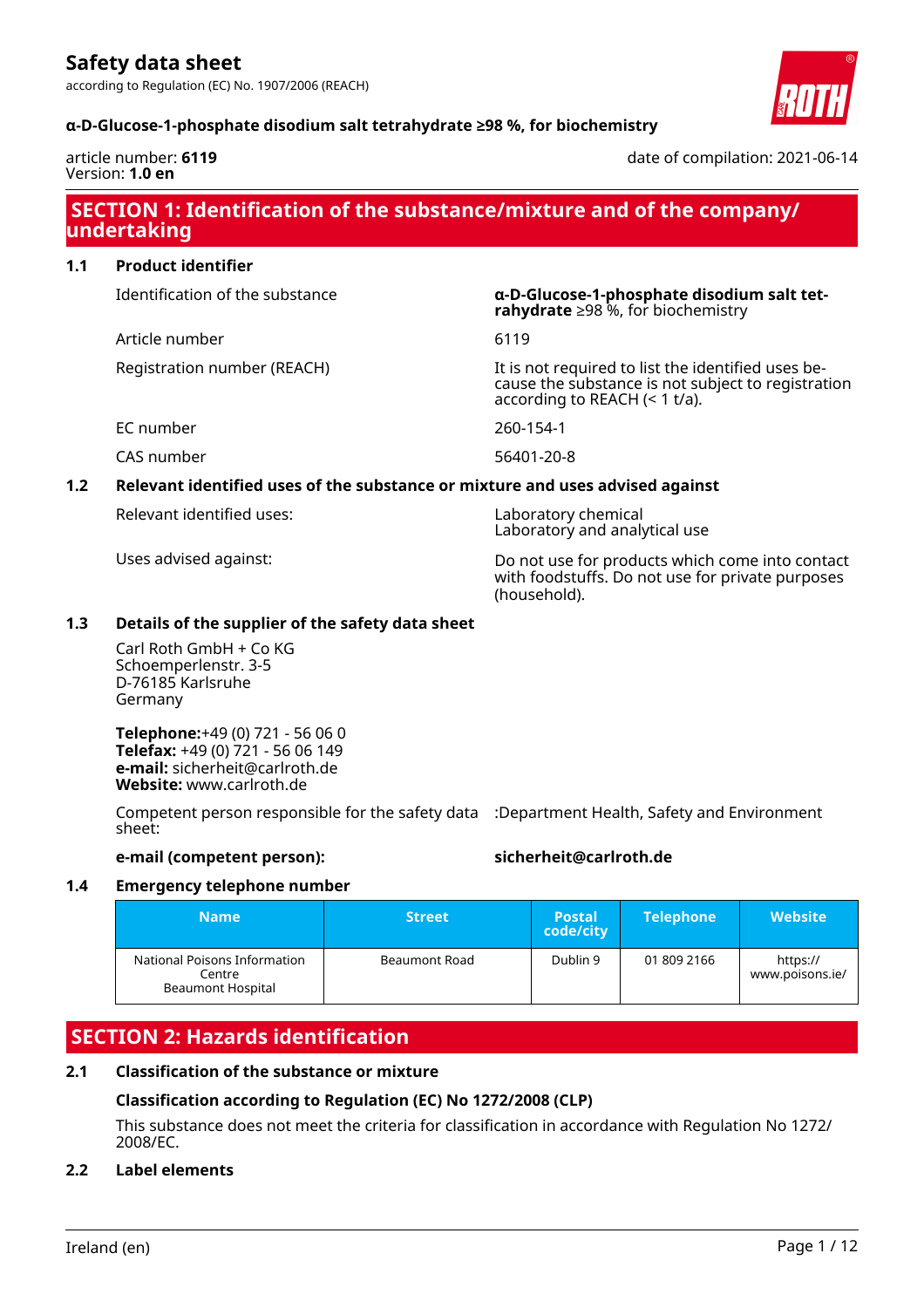**α-D-Glucose-1-phosphate disodium salt tetrahydrate ≥98 %, for biochemistry**

### article number: **6119**

# **Labelling according to Regulation (EC) No 1272/2008 (CLP)** not required

# **2.3 Other hazards**

# **Results of PBT and vPvB assessment**

According to the results of its assessment, this substance is not a PBT or a vPvB.

# **SECTION 3: Composition/information on ingredients**

### **3.1 Substances**

Molecular formula  $C_6H_{11}Na_2O_9P \cdot 4H_2O$ Molar mass CAS No 56401-20-8 EC No 260-154-1

Name of substance α-D-Glucose-1-phosphate disodium salt tetrahydrate

376,2 $9/_{mol}$ 

# **SECTION 4: First aid measures**

### **4.1 Description of first aid measures**



**General notes** Take off contaminated clothing.

# **Following inhalation**

Provide fresh air.

# **Following skin contact**

Rinse skin with water/shower.

### **Following eye contact**

Rinse cautiously with water for several minutes.

### **Following ingestion**

Rinse mouth. Call a doctor if you feel unwell.

- **4.2 Most important symptoms and effects, both acute and delayed** Symptoms and effects are not known to date.
- **4.3 Indication of any immediate medical attention and special treatment needed** none

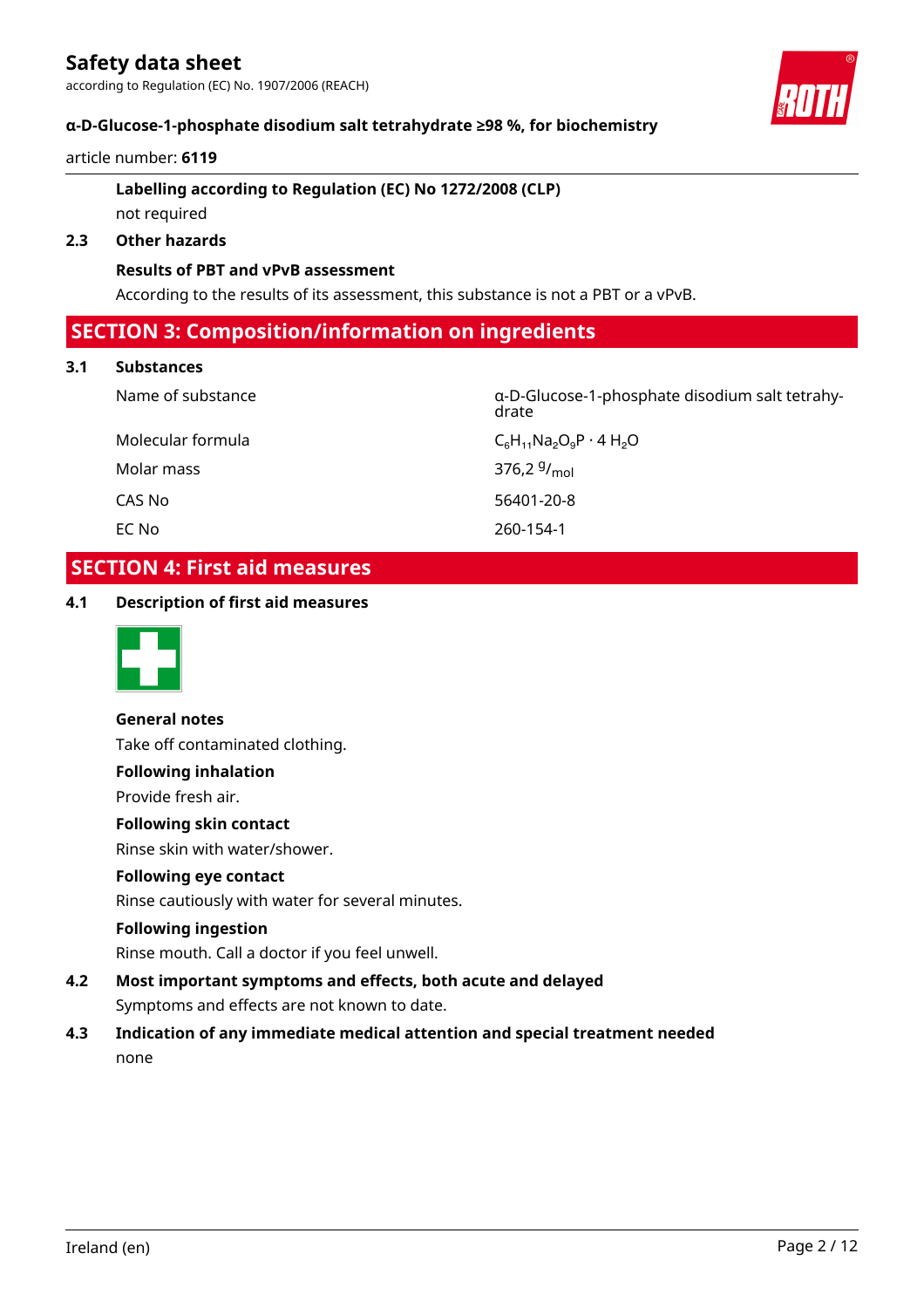according to Regulation (EC) No. 1907/2006 (REACH)

### **α-D-Glucose-1-phosphate disodium salt tetrahydrate ≥98 %, for biochemistry**

article number: **6119**

# **SECTION 5: Firefighting measures**

### **5.1 Extinguishing media**



### **Suitable extinguishing media**

co-ordinate firefighting measures to the fire surroundings water, foam, dry extinguishing powder, ABC-powder

### **Unsuitable extinguishing media**

water jet

### **5.2 Special hazards arising from the substance or mixture**

Combustible.

### **Hazardous combustion products**

In case of fire may be liberated: Carbon monoxide (CO), Carbon dioxide (CO₂), Phosphorus oxides (PxOy)

### **5.3 Advice for firefighters**

In case of fire and/or explosion do not breathe fumes. Fight fire with normal precautions from a reasonable distance. Wear self-contained breathing apparatus.

# **SECTION 6: Accidental release measures**

**6.1 Personal precautions, protective equipment and emergency procedures**



# **For non-emergency personnel**

Control of dust.

**6.2 Environmental precautions**

Keep away from drains, surface and ground water.

### **6.3 Methods and material for containment and cleaning up**

#### **Advice on how to contain a spill**

Covering of drains. Take up mechanically.

#### **Advice on how to clean up a spill**

Take up mechanically.

#### **Other information relating to spills and releases**

Place in appropriate containers for disposal.

#### **6.4 Reference to other sections**

Hazardous combustion products: see section 5. Personal protective equipment: see section 8. Incompatible materials: see section 10. Disposal considerations: see section 13.

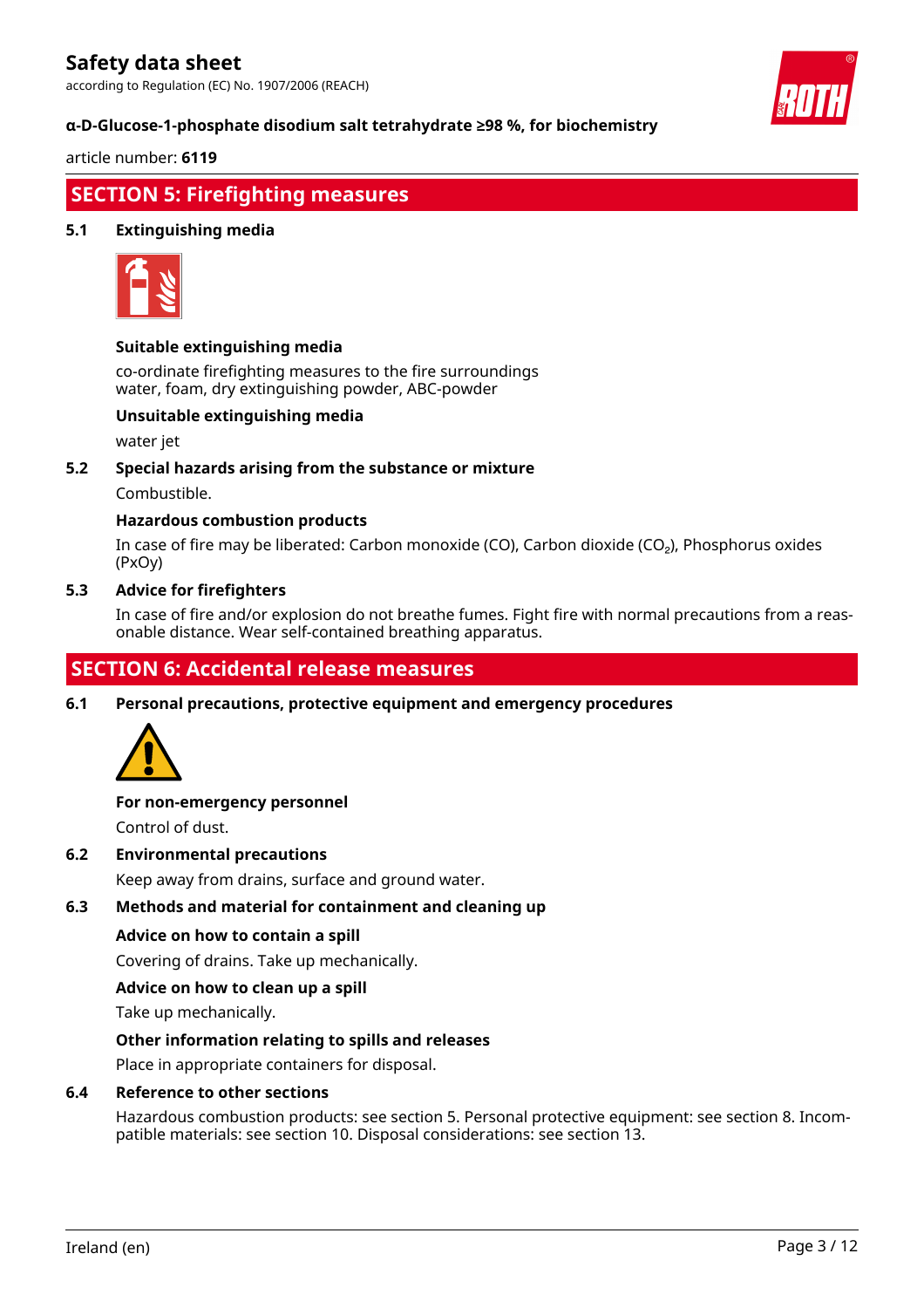according to Regulation (EC) No. 1907/2006 (REACH)

### **α-D-Glucose-1-phosphate disodium salt tetrahydrate ≥98 %, for biochemistry**

#### article number: **6119**

# **SECTION 7: Handling and storage**

### **7.1 Precautions for safe handling**

No special measures are necessary.

### **Advice on general occupational hygiene**

Keep away from food, drink and animal feedingstuffs.

### **7.2 Conditions for safe storage, including any incompatibilities**

Store in a dry place. Keep in a cool place.

### **Incompatible substances or mixtures**

Observe hints for combined storage.

### **Consideration of other advice:**

### **Ventilation requirements**

Use local and general ventilation.

### **Specific designs for storage rooms or vessels**

Recommended storage temperature: -20 °C

### **7.3 Specific end use(s)**

No information available.

# **SECTION 8: Exposure controls/personal protection**

### **8.1 Control parameters**

### **National limit values**

### **Occupational exposure limit values (Workplace Exposure Limits)**

| <b>Coun</b><br>try | Name of agent      | <b>CAS No</b> | Identifi-<br>er | <b>TWA</b><br>$\begin{bmatrix} \text{mg/} \\ \text{m}^3 \end{bmatrix}$ | <b>STEL</b><br>[mq/<br>m <sup>3</sup> | Ceil-<br>ing-C<br>$\begin{bmatrix} \bar{\text{mg}}/ \ \text{m}^3 \end{bmatrix}$ | Nota-<br>tion | <b>Source</b>           |
|--------------------|--------------------|---------------|-----------------|------------------------------------------------------------------------|---------------------------------------|---------------------------------------------------------------------------------|---------------|-------------------------|
| IE                 | dusts non-specific |               | <b>OELV</b>     | 10                                                                     |                                       |                                                                                 |               | S.I. No. 619<br>of 2001 |
| IE                 | dusts non-specific |               | <b>OELV</b>     | 4                                                                      |                                       |                                                                                 |               | S.I. No. 619<br>of 2001 |

**Notation**

Ceiling-C Ceiling value is a limit value above which exposure should not occur

i Inhalable fraction

r Respirable fraction<br>STEL Short-term exposure Resphasic maction<br>Short-term exposure limit: a limit value above which exposure should not occur and which is related to a 15-

minute period (unless otherwise specified)

TWA Time-weighted average (long-term exposure limit): measured or calculated in relation to a reference period of 8 hours time-weighted average (unless otherwise specified)

### **8.2 Exposure controls**

### **Individual protection measures (personal protective equipment)**

### **Eye/face protection**



Use safety goggle with side protection.



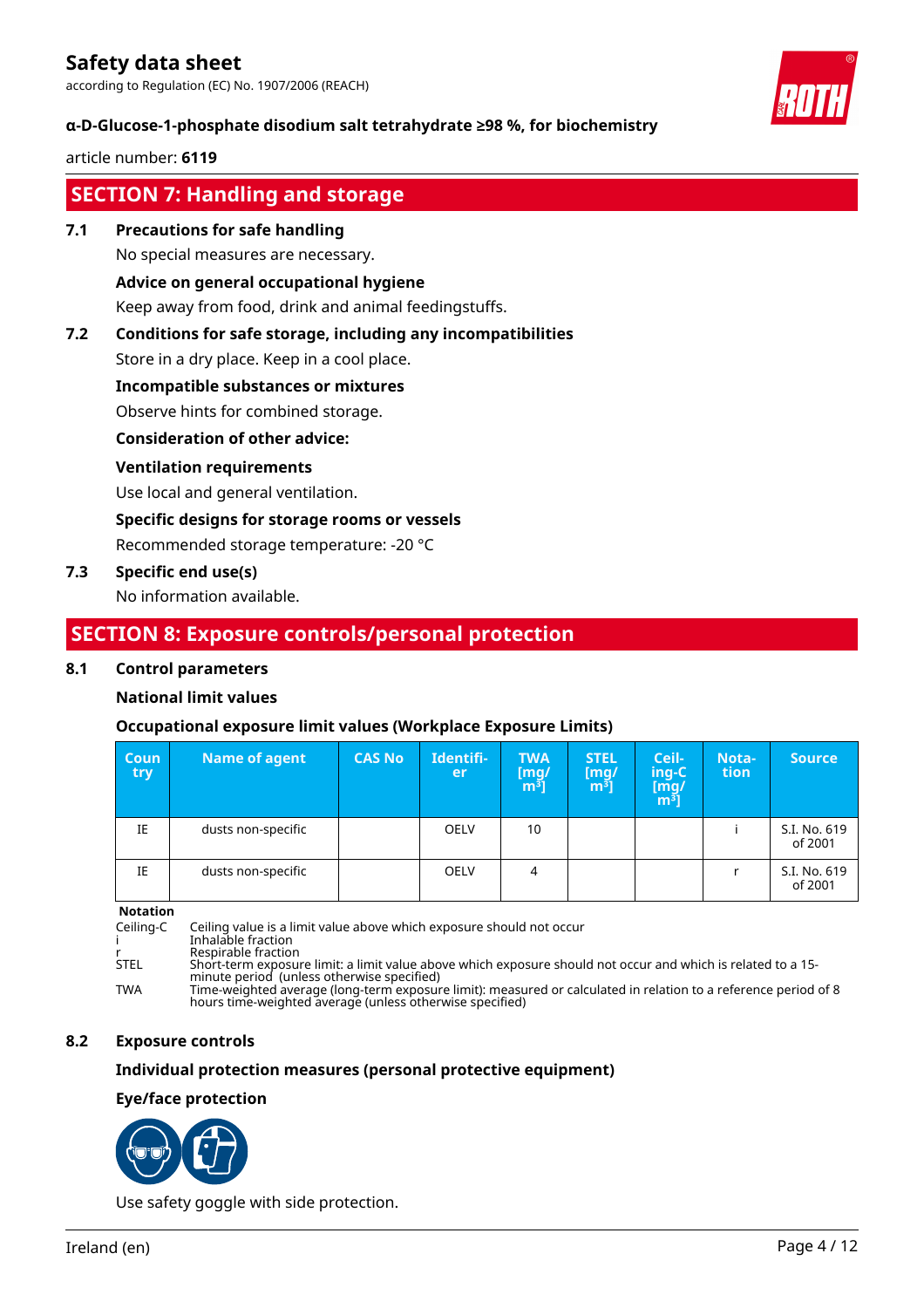according to Regulation (EC) No. 1907/2006 (REACH)



# **α-D-Glucose-1-phosphate disodium salt tetrahydrate ≥98 %, for biochemistry**

### article number: **6119**

#### **Skin protection**



## **• hand protection**

Wear suitable gloves. Chemical protection gloves are suitable, which are tested according to EN 374.

### **• type of material**

NBR (Nitrile rubber)

### **• material thickness**

>0,11 mm

### **• breakthrough times of the glove material**

>480 minutes (permeation: level 6)

### **• other protection measures**

Take recovery periods for skin regeneration. Preventive skin protection (barrier creams/ointments) is recommended.

### **Respiratory protection**



Respiratory protection necessary at: Dust formation. Particulate filter device (EN 143). P1 (filters at least 80 % of airborne particles, colour code: White).

### **Environmental exposure controls**

Keep away from drains, surface and ground water.

# **SECTION 9: Physical and chemical properties**

### **9.1 Information on basic physical and chemical properties**

| Physical state                                              | solid                                                        |
|-------------------------------------------------------------|--------------------------------------------------------------|
| Colour                                                      | whitish                                                      |
| Odour                                                       | odourless                                                    |
| Melting point/freezing point                                | 138 $^{\circ}$ C                                             |
| Boiling point or initial boiling point and boiling<br>range | not determined                                               |
| Flammability                                                | this material is combustible, but will not ignite<br>readily |
| Lower and upper explosion limit                             | not determined                                               |
| Flash point                                                 | not applicable                                               |
| Auto-ignition temperature                                   | not determined                                               |
| Decomposition temperature                                   | not relevant                                                 |
| pH (value)                                                  | not applicable                                               |
| Kinematic viscosity                                         | not relevant                                                 |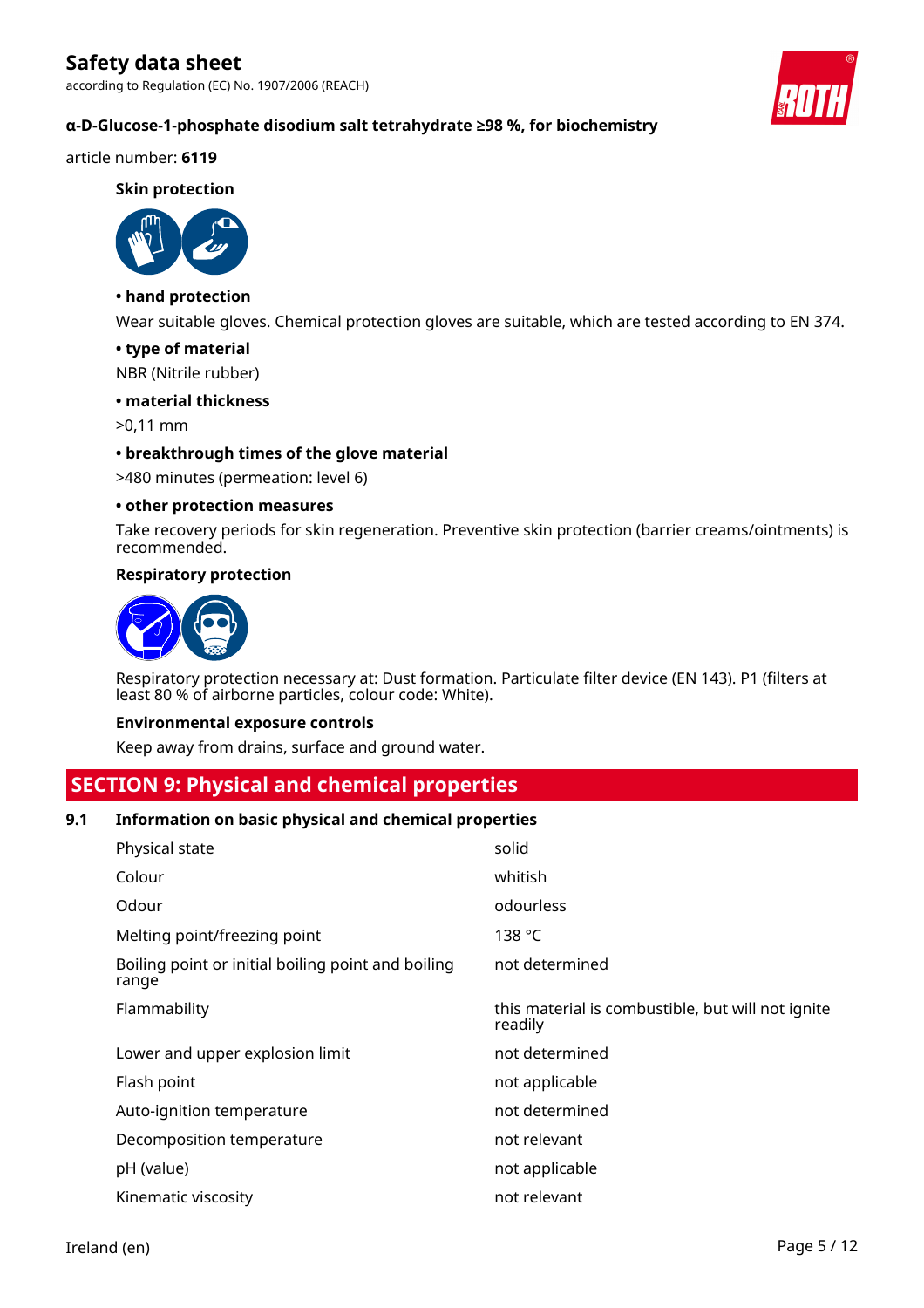# **α-D-Glucose-1-phosphate disodium salt tetrahydrate ≥98 %, for biochemistry**



#### article number: **6119**

|     | Solubility(ies)                                        |                                                                |
|-----|--------------------------------------------------------|----------------------------------------------------------------|
|     | Water solubility                                       | not determined                                                 |
|     | Partition coefficient                                  |                                                                |
|     | Partition coefficient n-octanol/water (log value):     | this information is not available                              |
|     | Vapour pressure                                        | not determined                                                 |
|     | Density                                                | not determined                                                 |
|     | Relative vapour density                                | information on this property is not available                  |
|     | Particle characteristics                               | No data available.                                             |
|     | Other safety parameters                                |                                                                |
|     | Oxidising properties                                   | none                                                           |
| 9.2 | <b>Other information</b>                               |                                                                |
|     | Information with regard to physical hazard<br>classes: | hazard classes acc. to GHS<br>(physical hazards): not relevant |
|     | Other safety characteristics:                          | There is no additional information.                            |

# **SECTION 10: Stability and reactivity**

### **10.1 Reactivity**

The product in the delivered form is not dust explosion capable; the enrichment of fine dust however leads to the danger of dust explosion.

### **10.2 Chemical stability**

The material is stable under normal ambient and anticipated storage and handling conditions of temperature and pressure.

### **10.3 Possibility of hazardous reactions**

**Violent reaction with:** strong oxidiser

### **10.4 Conditions to avoid**

There are no specific conditions known which have to be avoided.

### **10.5 Incompatible materials**

There is no additional information.

### **10.6 Hazardous decomposition products**

Hazardous combustion products: see section 5.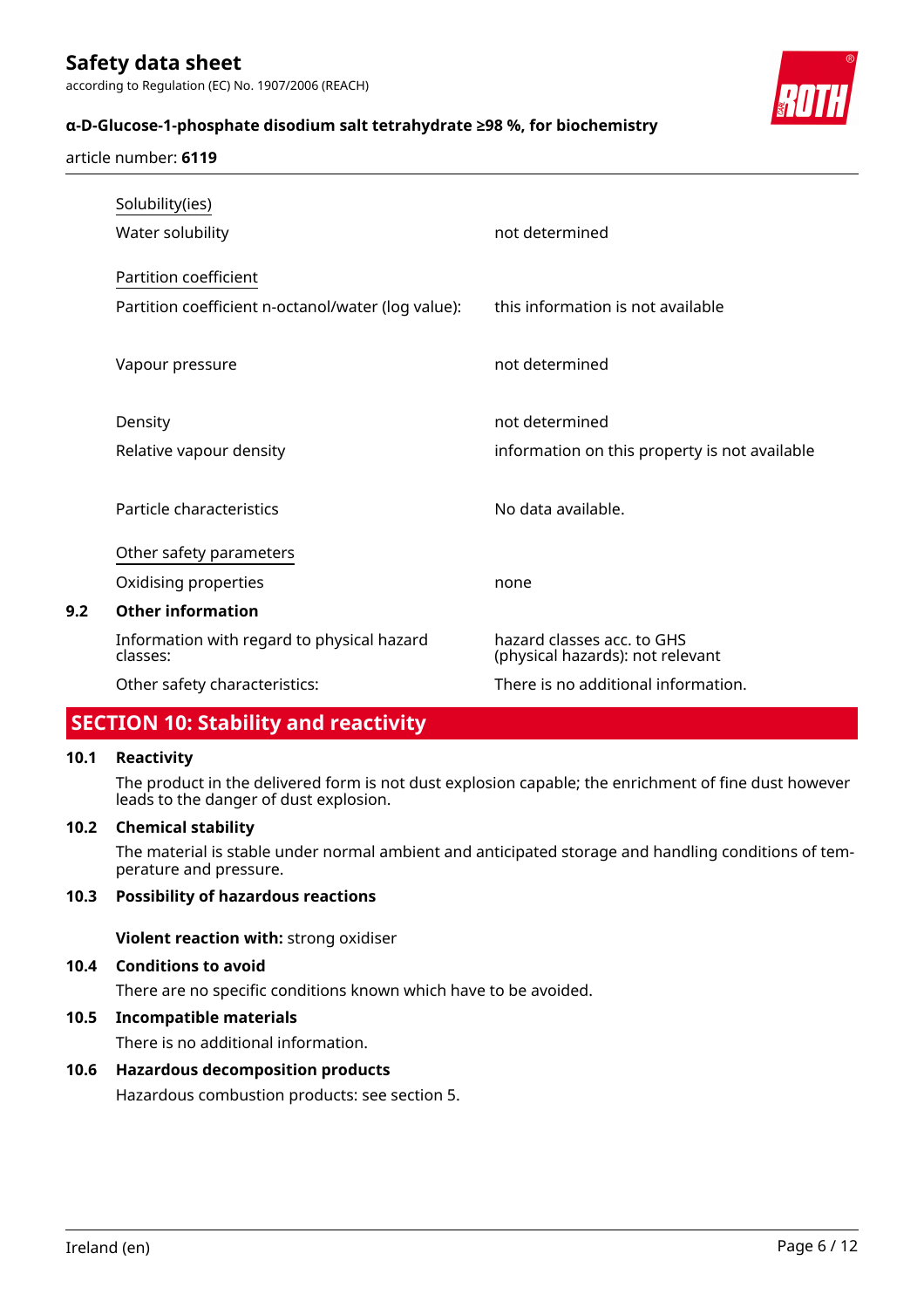according to Regulation (EC) No. 1907/2006 (REACH)



# **α-D-Glucose-1-phosphate disodium salt tetrahydrate ≥98 %, for biochemistry**

### article number: **6119**

# **SECTION 11: Toxicological information**

### **11.1 Information on hazard classes as defined in Regulation (EC) No 1272/2008**

### **Classification according to GHS (1272/2008/EC, CLP)**

This substance does not meet the criteria for classification in accordance with Regulation No 1272/ 2008/EC.

### **Acute toxicity**

Shall not be classified as acutely toxic.

### **Skin corrosion/irritation**

Shall not be classified as corrosive/irritant to skin.

### **Serious eye damage/eye irritation**

Shall not be classified as seriously damaging to the eye or eye irritant.

### **Respiratory or skin sensitisation**

Shall not be classified as a respiratory or skin sensitiser.

### **Germ cell mutagenicity**

Shall not be classified as germ cell mutagenic.

### **Carcinogenicity**

Shall not be classified as carcinogenic.

### **Reproductive toxicity**

Shall not be classified as a reproductive toxicant.

### **Specific target organ toxicity - single exposure**

Shall not be classified as a specific target organ toxicant (single exposure).

### **Specific target organ toxicity - repeated exposure**

Shall not be classified as a specific target organ toxicant (repeated exposure).

### **Aspiration hazard**

Shall not be classified as presenting an aspiration hazard.

# **Symptoms related to the physical, chemical and toxicological characteristics**

### **• If swallowed**

Data are not available.

### **• If in eyes**

Data are not available.

### **• If inhaled**

Data are not available.

### **• If on skin**

Data are not available.

### **• Other information**

Health effects are not known.

# **11.2 Endocrine disrupting properties**

Not listed.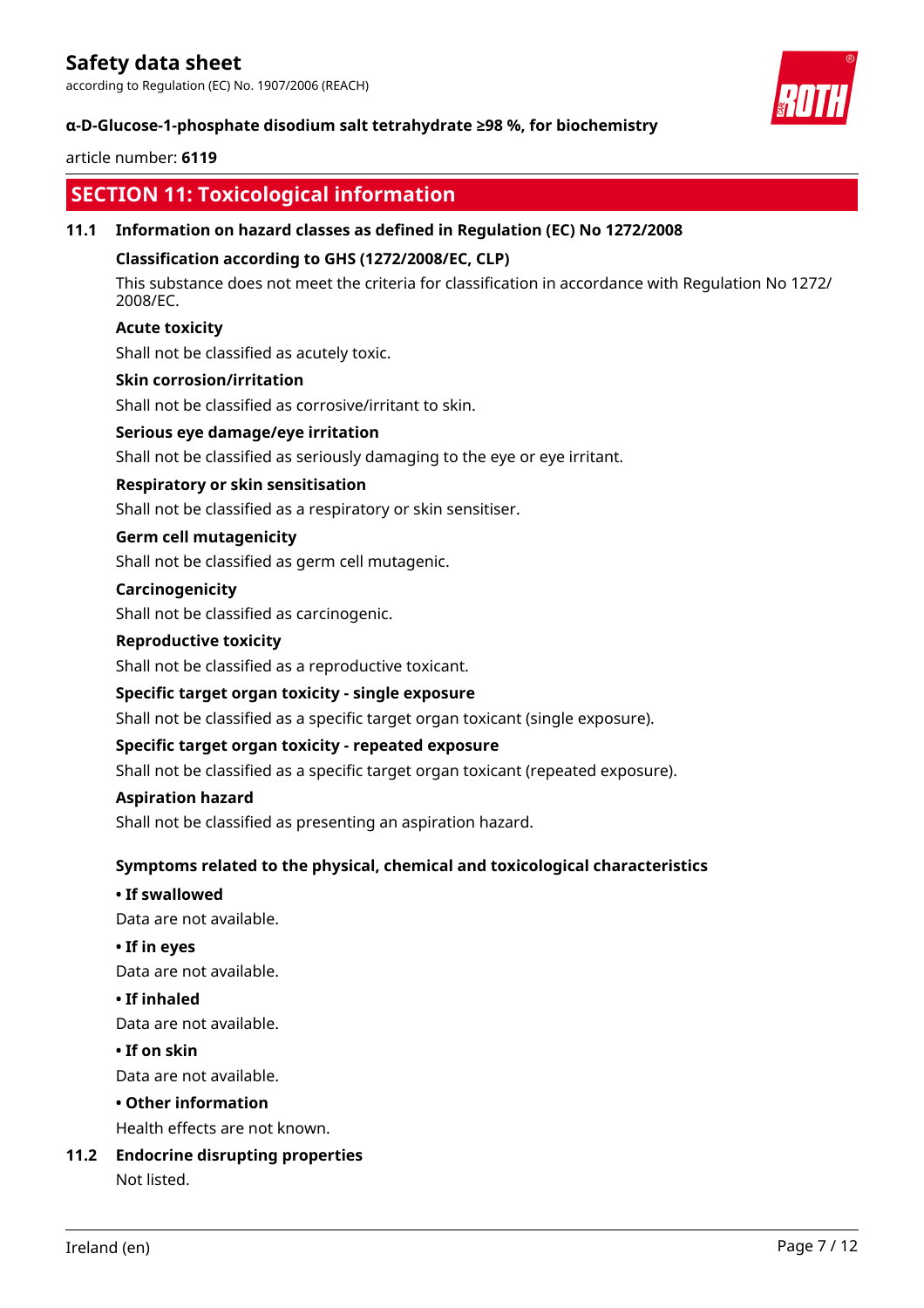according to Regulation (EC) No. 1907/2006 (REACH)



### **α-D-Glucose-1-phosphate disodium salt tetrahydrate ≥98 %, for biochemistry**

article number: **6119**

### **11.3 Information on other hazards**

There is no additional information.

# **SECTION 12: Ecological information**

### **12.1 Toxicity**

Shall not be classified as hazardous to the aquatic environment.

### **Biodegradation**

Data are not available.

### **12.2 Process of degradability**

Theoretical Oxygen Demand: 0,4572 <sup>mg</sup>/<sub>mg</sub> Theoretical Carbon Dioxide: 0,702 <sup>mg</sup>/<sub>mg</sub>

**12.3 Bioaccumulative potential** Data are not available.

### **12.4 Mobility in soil**

Data are not available.

- **12.5 Results of PBT and vPvB assessment** Data are not available.
- **12.6 Endocrine disrupting properties** Not listed.
- **12.7 Other adverse effects** Data are not available.

# **SECTION 13: Disposal considerations**

### **13.1 Waste treatment methods**



Consult the appropriate local waste disposal expert about waste disposal.

#### **Sewage disposal-relevant information**

Do not empty into drains.

### **13.2 Relevant provisions relating to waste**

The allocation of waste identity numbers/waste descriptions must be carried out according to the EEC, specific to the industry and process. Waste catalogue ordinance (Germany).

#### **13.3 Remarks**

Waste shall be separated into the categories that can be handled separately by the local or national waste management facilities. Please consider the relevant national or regional provisions.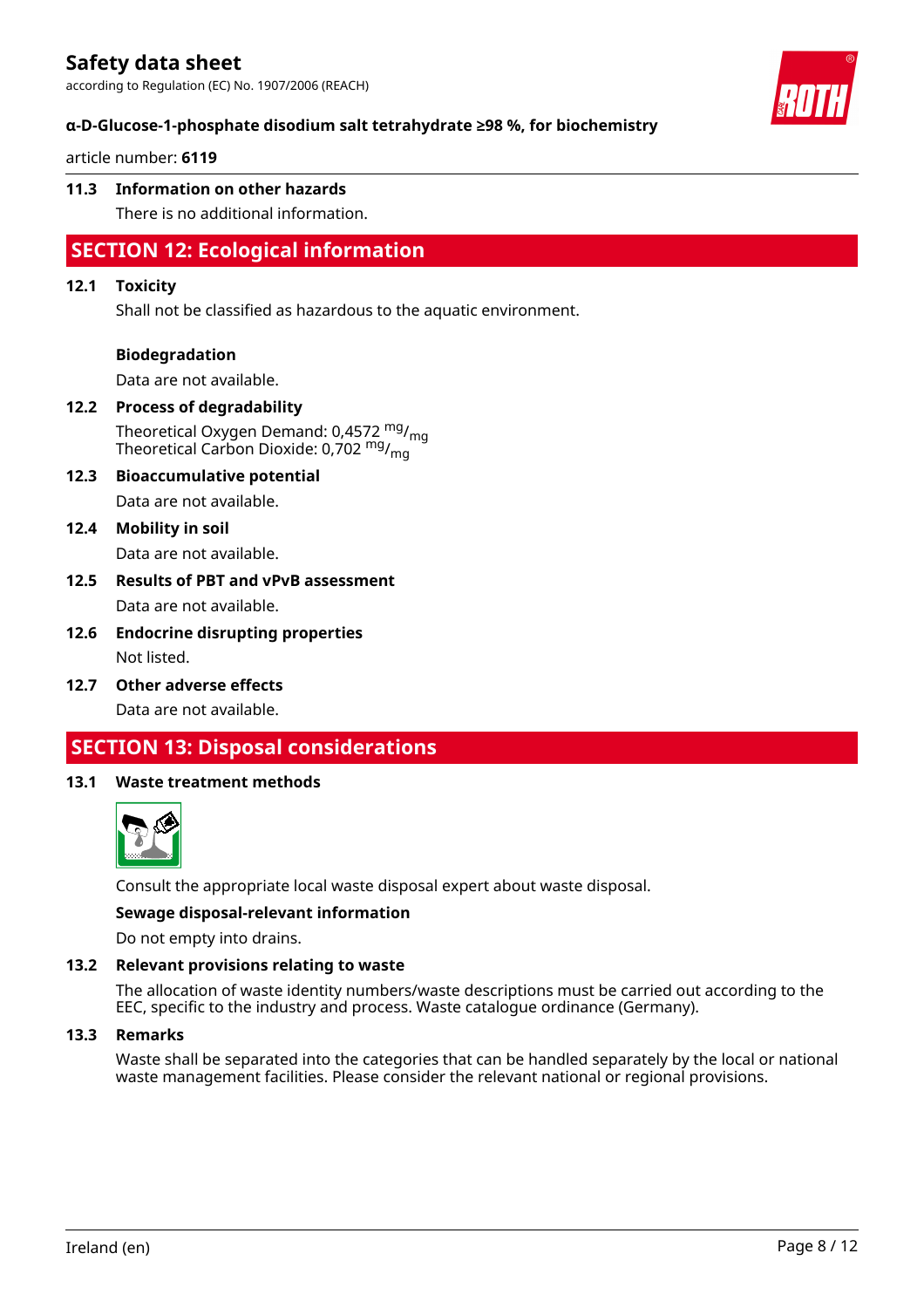according to Regulation (EC) No. 1907/2006 (REACH)

### **α-D-Glucose-1-phosphate disodium salt tetrahydrate ≥98 %, for biochemistry**

article number: **6119**

# **SECTION 14: Transport information**

- 
- **14.2 UN proper shipping name** not assigned
- **14.3 Transport hazard class(es)** none
- **14.4 Packing group not assigned**
- 

### **14.1 UN number or ID number not subject to transport regulations**

**14.5 Environmental hazards** non-environmentally hazardous acc. to the dangerous goods regulations

# **14.6 Special precautions for user**

There is no additional information.

### **14.7 Maritime transport in bulk according to IMO instruments**

The cargo is not intended to be carried in bulk.

### **14.8 Information for each of the UN Model Regulations**

**Transport of dangerous goods by road, rail and inland waterway (ADR/RID/ADN) - Additional information**

Not subject to ADR, RID and ADN.

**International Maritime Dangerous Goods Code (IMDG) - Additional information** Not subject to IMDG.

**International Civil Aviation Organization (ICAO-IATA/DGR) - Additional information** Not subject to ICAO-IATA.

# **SECTION 15: Regulatory information**

**15.1 Safety, health and environmental regulations/legislation specific for the substance or mixture**

**Relevant provisions of the European Union (EU)**

## **Restrictions according to REACH, Annex XVII**

not listed

**List of substances subject to authorisation (REACH, Annex XIV)/SVHC - candidate list** Not listed.

### **Seveso Directive**

| 2012/18/EU (Seveso III) |                                       |                                                                                                               |              |  |  |
|-------------------------|---------------------------------------|---------------------------------------------------------------------------------------------------------------|--------------|--|--|
| <b>No</b>               | Dangerous substance/hazard categories | <b>Qualifying quantity (tonnes) for the ap-</b><br>plication of lower and upper-tier re-<br><b>auirements</b> | <b>Notes</b> |  |  |
|                         | not assigned                          |                                                                                                               |              |  |  |

#### **Deco-Paint Directive**

| <b>VOC content</b>                          | 0 % |  |  |
|---------------------------------------------|-----|--|--|
| <b>Industrial Emissions Directive (IED)</b> |     |  |  |
| <b>VOC content</b>                          | 0 % |  |  |

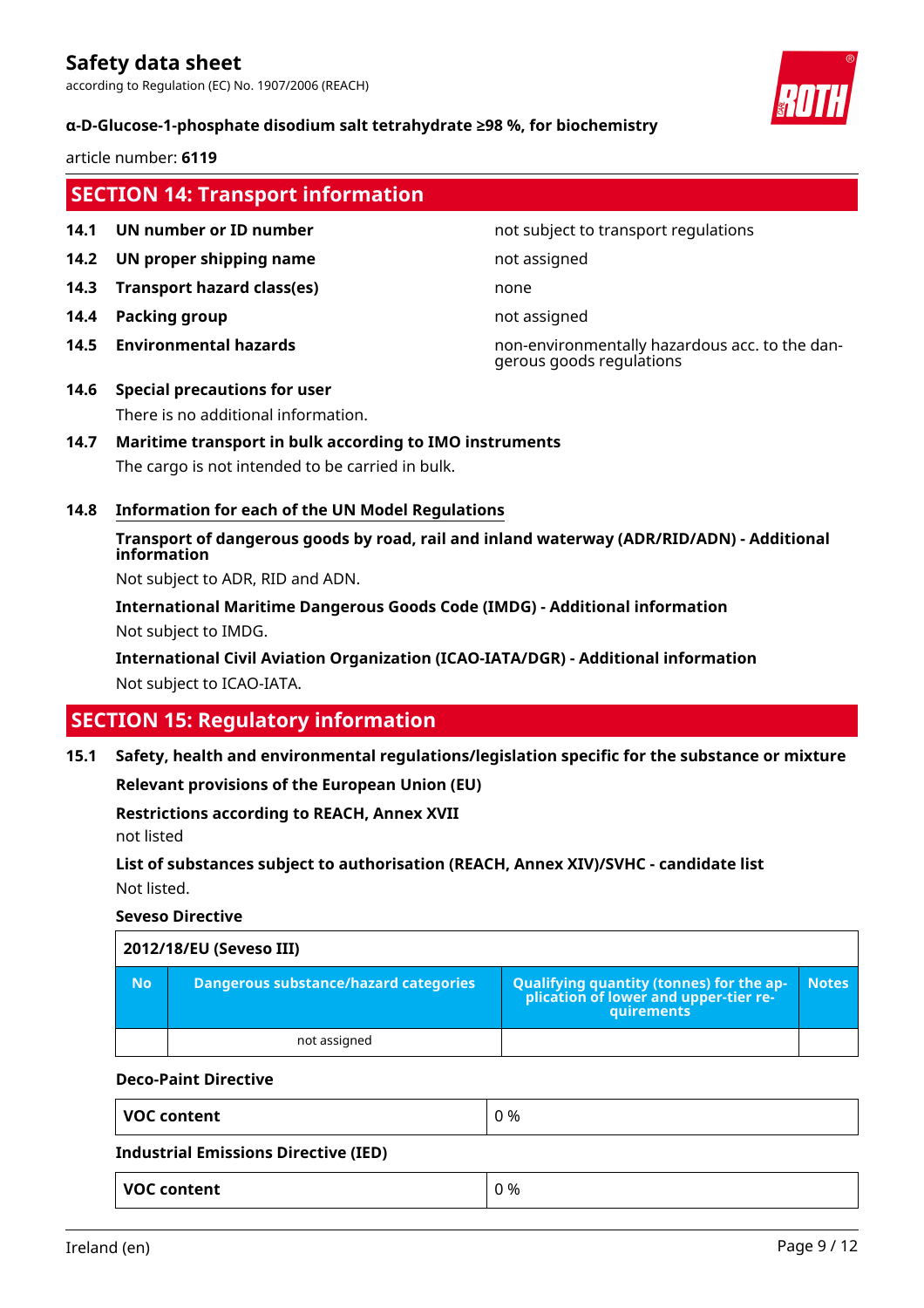according to Regulation (EC) No. 1907/2006 (REACH)



### **α-D-Glucose-1-phosphate disodium salt tetrahydrate ≥98 %, for biochemistry**

#### article number: **6119**

### **Directive on the restriction of the use of certain hazardous substances in electrical and electronic equipment (RoHS)**

not listed

### **Regulation concerning the establishment of a European Pollutant Release and Transfer Register (PRTR)**

not listed

### **Water Framework Directive (WFD)**

| List of pollutants (WFD)                                |                             |               |           |                |
|---------------------------------------------------------|-----------------------------|---------------|-----------|----------------|
| Name of substance                                       | Name acc. to inventory      | <b>CAS No</b> | Listed in | <b>Remarks</b> |
| α-D-Glucose-1-phosphate disodi-<br>um salt tetrahydrate | Organophosphorous compounds |               | A)        |                |
| α-D-Glucose-1-phosphate disodi-<br>um salt tetrahydrate | Metals and their compounds  |               | A)        |                |

**Legend**

A) Indicative list of the main pollutants

### **Regulation on the marketing and use of explosives precursors**

not listed

#### **Regulation on drug precursors**

not listed

### **Regulation on substances that deplete the ozone layer (ODS)**

not listed

### **Regulation concerning the export and import of hazardous chemicals (PIC)**

not listed

### **Regulation on persistent organic pollutants (POP)**

not listed

# **National inventories**

| <b>Country</b> | <b>Inventory</b> | <b>Status</b>       |
|----------------|------------------|---------------------|
| EU             | <b>ECSI</b>      | substance is listed |
| IP             | <b>CSCL-ENCS</b> | substance is listed |
| <b>KR</b>      | <b>KECI</b>      | substance is listed |
| TW             | TCSI             | substance is listed |

**Legend**

CSCL-ENCS List of Existing and New Chemical Substances (CSCL-ENCS) ECSI EC Substance Inventory (EINECS, ELINCS, NLP) KECI Korea Existing Chemicals Inventory TCSI Taiwan Chemical Substance Inventory

### **15.2 Chemical Safety Assessment**

No Chemical Safety Assessment has been carried out for this substance.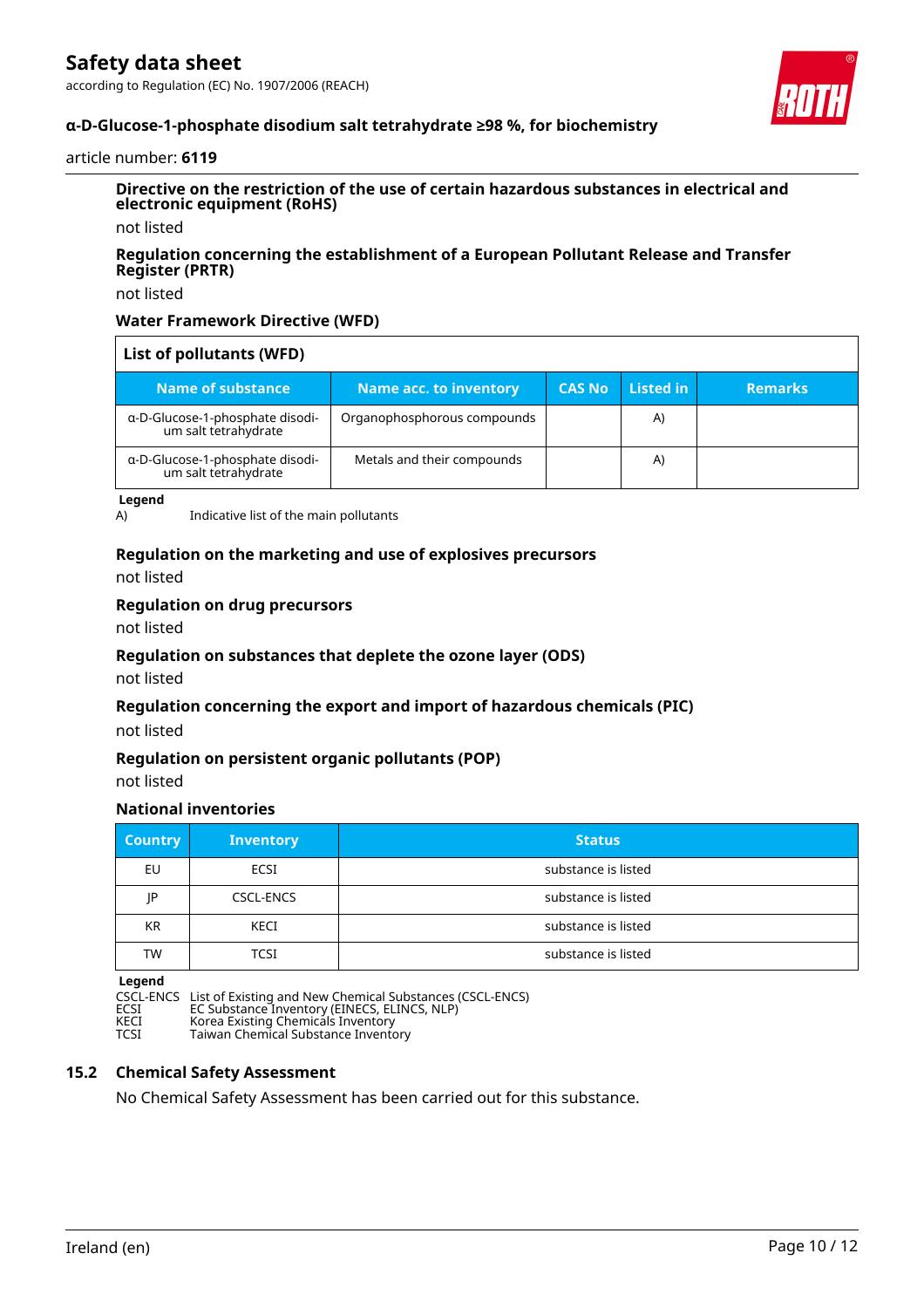according to Regulation (EC) No. 1907/2006 (REACH)



# **α-D-Glucose-1-phosphate disodium salt tetrahydrate ≥98 %, for biochemistry**

article number: **6119**

# **SECTION 16: Other information**

### **Abbreviations and acronyms**

| Abbr.                   | <b>Descriptions of used abbreviations</b>                                                                                                                                                                                       |
|-------------------------|---------------------------------------------------------------------------------------------------------------------------------------------------------------------------------------------------------------------------------|
| <b>ADN</b>              | Accord européen relatif au transport international des marchandises dangereuses par voies de naviga-<br>tion intérieures (European Agreement concerning the International Carriage of Dangerous Goods by In-<br>land Waterways) |
| <b>ADR</b>              | Accord européen relatif au transport international des marchandises dangereuses par route (European<br>Agreement concerning the International Carriage of Dangerous Goods by Road)                                              |
| CAS                     | Chemical Abstracts Service (service that maintains the most comprehensive list of chemical substances)                                                                                                                          |
| Ceiling-C               | Ceiling value                                                                                                                                                                                                                   |
| <b>CLP</b>              | Regulation (EC) No 1272/2008 on classification, labelling and packaging of substances and mixtures                                                                                                                              |
| <b>DGR</b>              | Dangerous Goods Regulations (see IATA/DGR)                                                                                                                                                                                      |
| EC No                   | The EC Inventory (EINECS, ELINCS and the NLP-list) is the source for the seven-digit EC number, an identi-<br>fier of substances commercially available within the EU (European Union)                                          |
| <b>EINECS</b>           | European Inventory of Existing Commercial Chemical Substances                                                                                                                                                                   |
| <b>ELINCS</b>           | European List of Notified Chemical Substances                                                                                                                                                                                   |
| <b>GHS</b>              | "Globally Harmonized System of Classification and Labelling of Chemicals" developed by the United Na-<br>tions                                                                                                                  |
| <b>IATA</b>             | <b>International Air Transport Association</b>                                                                                                                                                                                  |
| <b>IATA/DGR</b>         | Dangerous Goods Regulations (DGR) for the air transport (IATA)                                                                                                                                                                  |
| <b>ICAO</b>             | International Civil Aviation Organization                                                                                                                                                                                       |
| <b>IMDG</b>             | International Maritime Dangerous Goods Code                                                                                                                                                                                     |
| <b>NLP</b>              | No-Longer Polymer                                                                                                                                                                                                               |
| <b>PBT</b>              | Persistent, Bioaccumulative and Toxic                                                                                                                                                                                           |
| <b>REACH</b>            | Registration, Evaluation, Authorisation and Restriction of Chemicals                                                                                                                                                            |
| <b>RID</b>              | Règlement concernant le transport International ferroviaire des marchandises Dangereuses (Regula-<br>tions concerning the International carriage of Dangerous goods by Rail)                                                    |
| S.I. No. 619 of<br>2001 | Safety, Health and Welfare at Work (Chemical Agents) Regulations 2001                                                                                                                                                           |
| <b>STEL</b>             | Short-term exposure limit                                                                                                                                                                                                       |
| <b>SVHC</b>             | Substance of Very High Concern                                                                                                                                                                                                  |
| <b>TWA</b>              | Time-weighted average                                                                                                                                                                                                           |
| VOC                     | Volatile Organic Compounds                                                                                                                                                                                                      |
| vPvB                    | Very Persistent and very Bioaccumulative                                                                                                                                                                                        |

# **Key literature references and sources for data**

Regulation (EC) No 1272/2008 on classification, labelling and packaging of substances and mixtures. Regulation (EC) No. 1907/2006 (REACH), amended by 2020/878/EU.

Transport of dangerous goods by road, rail and inland waterway (ADR/RID/ADN). International Maritime Dangerous Goods Code (IMDG). Dangerous Goods Regulations (DGR) for the air transport (IATA).